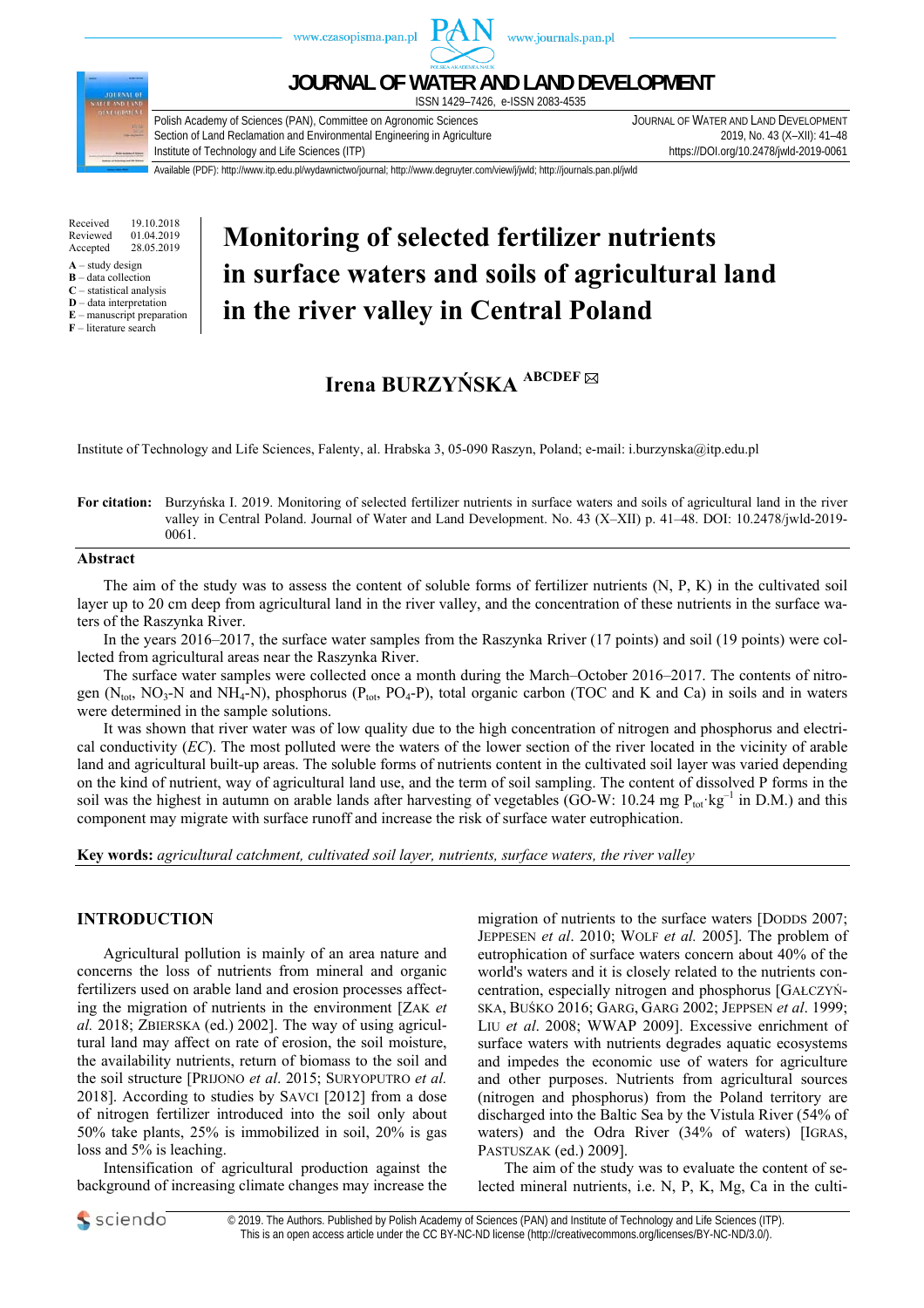vated soil layer from soils agricultural used in the river valley in the aspect of the surface water quality of the river in the agricultural catchment.

#### **MATERIALS AND METHODS**

The studies carried out in the agricultural catchment of the Raszynka River (N 52'08'34.1 E 020'56'09.5), which is the right tributary of the Utrata River. The Raszynka River is a small lowland river in Center Poland with a length of 17.40 km and flowing through two districts i.e. Piaseczno and Pruszków in the Masovia Province. The source of the river is taking its origin in the commune of Lesznowola, and in the final section of the Raszynka River it flows into the Utrata River.

The river catchment covers an area of  $75.9 \text{ km}^2$  and is situated on the border between the mesoregions of the Łowicko-Błońska Plain (the lower part of the basin) and the Warsaw Plain (middle and upper part) [CZARNECKA (ed.) 2003]. In the river valley there are mostly black cumulative soils and brown soils according to the classification PTG 2011 [MARCINEK, KOMISAREK (ed.) 2011].

The research area is located in the third climate zone of Poland and is characterised by a vegetation period of 210–220 days and low annual precipitation of 450– 500 mm.

The catchment had agricultural specifics, and arable lands constitute 65.5%, built-up areas 24.0%, forests 11.5%, and soils 2.5% of the land development structure. The direct vicinity of the city of Warsaw boosts high demand for agricultural products, fostering production of vegetables in the municipalities neighbouring the Warsaw metropolitan area.

In 2016–2017 the surface water samples were taken from the Raszynka River (17 points) and the soil (19 points) samples were taken from the land situated near this river. Surface water samples were collected once a month during March–October 2016–2017 period in accordance with PN-EN 25667-2: 1999. Soil samples from the cultivated soil layer up to 20 cm deep were collected twice a year, i.e. early spring (March) and autumn (October) 2016–2017. Soil samples were taken from agricultural land located in the vicinity of the river, i.e. arable land (GO-W and GO-K), grassland (UZ-P and UZ-N), and wooded areas with alder (NU-L). pH value was measured in the solution from the soil (in  $0.01$  M CaCl<sub>2</sub>) and in surface waters – potentiometry using a pH meter, according to PN-EN ISO 10390:1997 and PN-EN ISO 10523:2012. Determination of electrical conductivity (*EC*) of the surface waters tested was measured by the conductomer method according to PN-EN 27888: 1999.

Soil samples were mineralized in concentrated mineral acids (perchloric and nitric) according to the procedure  $PB/31/02/2014$  – for  $K_{\text{tot}}$ ,  $Ca_{\text{tot}}$ ,  $P_{\text{tot}}$  and in sulfuric acid according to  $PB/31/03/2014$  for N<sub>tot</sub>. The total organic carbon (TOC) content in the soil samples was made using the Tiurn's method [SAPEK, SAPEK 1997]. Labile forms of nutrient such as: N, P, K, Ca were determined after soil extraction with water solution (1:5) in accordance with PN-EN 13652: 2002.

Physicochemical measurements were made in surface water samples.

The content of nitrogen  $(N_{\text{tot}}$ , NO<sub>3</sub>-N and NH<sub>4</sub>-N), phosphorus ( $P_{\text{tot}}$ , PO<sub>4</sub>-P) and TOC in solutions were determined using the automated method with segmented flux flow (SFA) in accordance with the Skalar methods and PN-EN ISO 13395:2001; PN-EN ISO 6878:2006; PN-EN 1484:1999. The content of K and Ca in solutions measured by atomic flame spectrophotometry [PN-ISO 9964-2:/Ak: 1997]. Total organic carbon (TOC) content in the soil was determined by the manual colorimetric method [SAPEK, SAPEK 1997].

All chemical analyses were performed at the Research Laboratory of Environmental Chemistry in the Institute of Technology and Life Sciences at Falenty.

| Part of the river | Km of the river | Water sampling point | Soil sampling point                  | Locality             | Community   | Land use |
|-------------------|-----------------|----------------------|--------------------------------------|----------------------|-------------|----------|
| Lower             |                 | $R-1$                | $G-1$ and $G-2$                      | Podolszyn Nowy       | Lesznowola  | NU-L     |
|                   | $0.0 - 4.50$    | $R-2$                | $G-3$                                | Lady                 | Raszyn      | NU-L     |
|                   |                 | $R-3$                | $G-4$                                | Dawidy B             | Raszyn      | $GO-W$   |
|                   |                 | $R-4$                | $G-5$                                | Dawidy               |             | $UZ-P$   |
|                   |                 | $R-5$                | $G-6$                                | Dawidy               | Raszyn      | $GO-W$   |
|                   |                 | $R-6$                |                                      |                      |             |          |
| Middle            |                 | $R-7$                | $G-7$                                | Jaworowa             | Raszyn      | $UZ-P$   |
|                   | $4.60 - 11.0$   | $R-8$                | $G-8$                                | Jaworowa             | Raszyn      | $UZ-P$   |
|                   |                 | $R-9$                | $G-9$                                | Falenty, al. Hrabska | Raszyn      | $NU-N$   |
|                   |                 | $R-10$               | $G-10$                               | Falenty, GOS         | Raszyn      | $GO-W$   |
|                   |                 | $R-11$               | Falenty, before GOS Raszyn<br>$G-11$ |                      | Raszyn      | $UZ-P$   |
|                   |                 | $R-12$               | $G-12$<br>Raszyn ditch Opaczewski    |                      | Raszyn      | $GO-W$   |
|                   |                 | $R-13$               | $G-13$                               | Raszyn               | Raszyn      | $NU-N$   |
|                   |                 |                      | $G-14$                               | Raszyn               | Raszyn      | $NU-N$   |
|                   |                 |                      | $G-15$                               | Raszyn               | Raszyn      | $NU-N$   |
| Upper             | $11.5 - 17.0$   | $R-14$               | $G-16$                               | Michałowie Wieś      | Michałowice | $NU-L$   |
|                   |                 | $R-15$               | $G-17$                               | Michałowie Wieś      | Michałowice | $GO-K$   |
|                   |                 | $R-16$               | $G-18$                               | Pecice               |             | UZ-N     |
|                   |                 | $R-17$               | $G-19$                               | Pecice               | Michałowice | UZ-N     |

**Table 1.** Description of the surface waters and soils sampling from the agricultural land in the vicinity of the Raszynka River

Explanations: GOŚ = Communal Sewage Treatment Plant, GO-W = arable land, vegetable grown; GO-K = arable land, maize; UZ-P = production meadow;  $UZ-N$  = natural meadow;  $NU-L$  = alder forest. Source: own elaboration.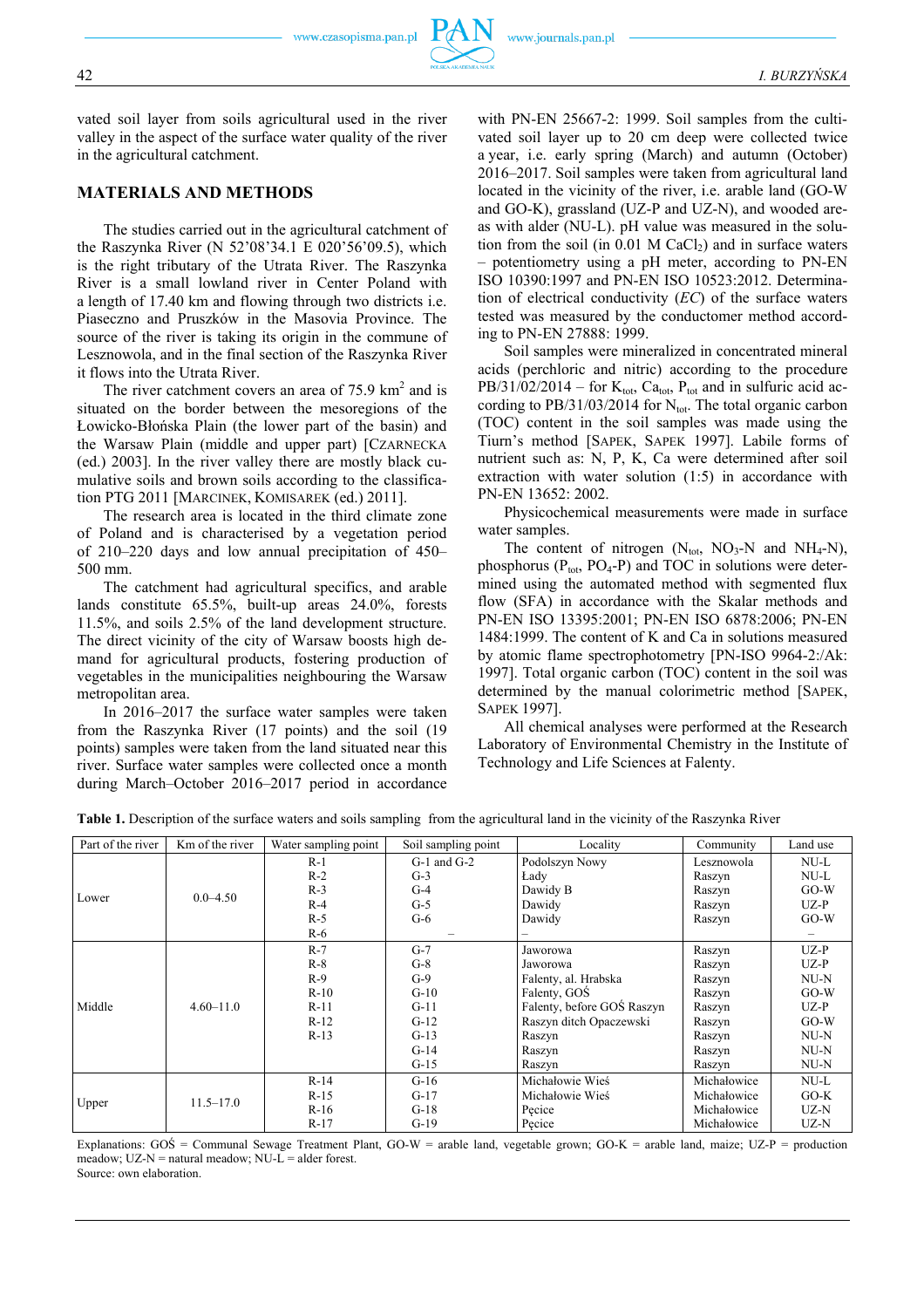www.czasopisma.pan.pl



Fig. 1. Measuring points in the catchment of the Raszynka River; source: own elaboration

#### **STATISTICAL ANALYSIS**

The obtained results were processed statistically using Statistica 7.0. In order to evaluate the physico-chemical parameters in the Raszynka River, a one-way ANOVA variance analysis was performed for the mean values. The significance of the differences between the mean values was checked with the Tukey's HSD (honest significant difference test) level of  $p = 0.05$ .

#### **RESULTS AND DISCUSSION**

#### **SELECTED PHYSICOCHEMICAL PARAMETERS OF THE RASZYNKA RIVER WATERS**

The pH of waters from the Raszynka River were in the range 6.89–9.04 pH at the average pH value of pH 8.00 in the years 2017–2018. The obtained value was on the border of the acceptable pH range for the lowland sandy and clay river [Rozporządzenie… 2016]. There were no significant differences between the average pH values between parts of the river (Tab. 2).

River waters were excessively contaminated with mineral nutrients, because the average value of electrical conductivity (*EC*) was 753 μS⋅cm<sup>-1</sup> and exceeded the acceptable range for the 2nd quality class for the surface waters [Rozporządzenie… 2016]. A significant variation of the *EC* values of these surface waters  $(80-1149 \mu S \cdot cm^{-1})$ .

The range of nitrate nitrogen concentration in the Raszynka River water was varied from 0.09 to 7.55 mg N-NO<sub>3</sub> $dm^{-3}$ . The average concentration of these nutrients in parts of the Raszynka River was even 1.5–2 times higher than the limit values for the 2nd quality class for the surface waters [Rozporządzenie… 2016]. The most polluted with this nutrient was water taken from the upper section of the Raszynka River (0.0–4.5 km) near that, there were arable lands under cultivation of vegetables (Tab. 2). The concentration of  $N-NO_3$  in the surface waters from the lower section of the river (11.5–17.0 km), although it was outside the acceptable range, it was much smaller than in the upper part of this river. In the structure of land use in the lower part of the river, natural meadows dominated without economic use. The way land use was probably had an effect on the partial reduction of  $N-NO<sub>3</sub>$  concentration in river waters. A similar tendency of lower water pollution in the lower part of the Raszynka River was also observed by PAWŁAT-ZAWRZYKRAJ [2003] and DĄBKOWSKI, PAW-ŁAT-ZAWRZYKRAJ [2003].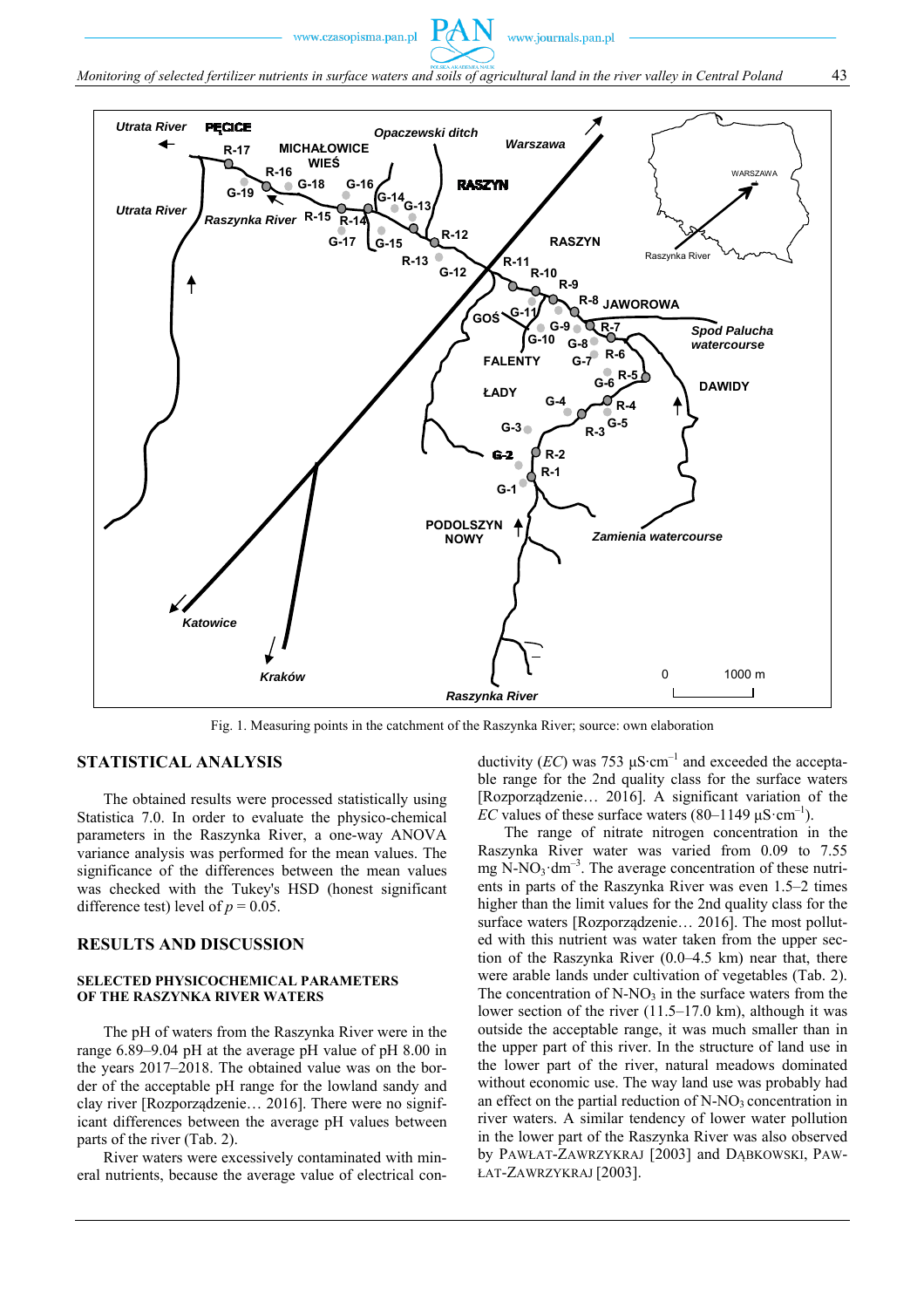| Part                | Value      | pH            | EC<br>$\mu$ S·cm <sup>-1</sup> | $N-NO3$            | $N-NH_4$          | $P-PO4$       | K              | Ca               | <b>OWO</b>     |
|---------------------|------------|---------------|--------------------------------|--------------------|-------------------|---------------|----------------|------------------|----------------|
| of the river        |            |               |                                | $mg \cdot dm^{-3}$ |                   |               |                |                  |                |
| Lower<br>$(n = 40)$ | mean       | 8.02a         | 792 a                          | 5.17 a             | 4.66a             | 0.49a         | 13.68 a        | 65.32 a          | 7.75a          |
|                     | $mn - max$ | $7.24 - 9.01$ | $80 - 1053$                    | $0.29 - 11.23$     | $0.02 - 28.18$    | $0.09 - 0.83$ | $6.65 - 33.75$ | 19.50–108.30     | 4.18-30.92     |
|                     | <b>SD</b>  | 0.34          | 179                            | 3.24               | 8.74              | 0.21          | 6.62           | 24.85            | 4.85           |
| Middle<br>$(n=38)$  | mean       | 7.96 a        | 723 a                          | $4.24$ ab          | 1.08 <sub>b</sub> | 0.38a         | 15.25a         | 53.50 a          | 7.27a          |
|                     | $mn - max$ | $6.83 - 9.04$ | 149-1149                       | $0.09 - 7.55$      | $0.05 - 13.72$    | $0.07 - 0.78$ | $6.62 - 38.79$ | 10.66–99.81      | $3.35 - 16.00$ |
|                     | <b>SD</b>  | 0.60          | 179                            | 2.76               | 2.76              | 0.20          | 7.62           | 23.66            | 2.28           |
| Upper<br>$(n = 22)$ | mean       | 7.99 a        | 737 a                          | 3.20 <sub>b</sub>  | 0.39 <sub>b</sub> | 0.34a         | 11.22 a        | 50.92 a          | 7.14a          |
|                     | $mn - max$ | $7.14 - 8.96$ | 498-974                        | 1.38–5.58          | $0.07 - 2.11$     | $0.14 - 0.66$ | 8.34-18.91     | 17.94-80.81      | $5.86 - 9.74$  |
|                     | <b>SD</b>  | 0.50          | 136                            | 1.02               | 0.49              | 0.15          | 3.18           | 16.00            | 1.16           |
| All<br>$(n=100)$    | mean       | 8.00          | 753                            | 4.38               | 2.36              | 0.41          | 13.74          | 57.66            | 7.43           |
|                     | $min-max$  | $6.83 - 9.04$ | 80-1149                        | $0.09 - 7.55$      | $0.02 - 28.18$    | $0.07 - 0.83$ | $6.62 - 38.79$ | $10.66 - 108.30$ | $3.35 - 30.92$ |
|                     | SD         | 0.54          | 172                            | 2.54               | 6.05              | 0.20          | 6.59           | 23.48            | 3.40           |

**Table 2.** Selected physicochemical parameters in the waters of the Raszynka River in 2016–2017

Explanations: *EC* = electrical conductivity; *SD* = standard deviation; TOC = total organic carbon; *n* = numbers; a, b = homogenous groups. Source: own study.

The Raszynka River waters were also excessively contaminated with ammonium nitrogen (0.02–218.18 mg N-NH<sub>4</sub> $dm^{-3}$ ), and the average concentration of this nutrient depended on the river section. Surface waters from the upper part river were most polluted with ammonium nitrogen and average value of this nutrient was many times exceeded the acceptable range for surface waters [Rozporządzenie… 2016] (Tab. 2). Least of ammonium nitrate was in the lower part of river, and its average concentration was typical for 2nd class quality of the surface waters. Ammonium ions in surface waters usually come from the biochemical decomposition of organic nitrogen compounds of plant or animal origin, they also formed in the nitrate reduction process. The source of ammonium ions may also be uncontrolled discharge of sewage from human settlements and industry [HERMANOWICZ *et al.* 1999].

Surface waters taking from the Raszynka River were of poor quality due to the phosphate phosphorus high concentration. The concentration of this nutrient was range 0.07 to 0.83 mg of  $PO_4$ -P $\cdot$ dm<sup>-3</sup> and no significant differences were found between the average values in parts of this river (Tab. 2). Studies conducted by DĄBKOWSKI and PAWŁAT-ZAWRZYKRAJ [2003], PAWŁAT-ZAWRZYKRAJ

[2003] and BURZYŃSKA [2015; 2016], show that the waters taking agricultural origin from the Raszynka River were of poor quality due to nitrogen and phosphorus high concentration. The potassium and calcium concentrations in the surface waters were small  $(<16.0$  mg K $\cdot$ dm<sup>-3</sup> and  $<70.0$  mg  $Ca·dm^{-3}$ ) and did not change in parts of the river.

The average concentration of organic substances expressed in total organic carbon in the river waters were low  $(< 8.00$  mg TOC $\cdot$ dm<sup>-3</sup>) and did not differ in individual parts of the river (Tab. 2).

#### **PH VALUE AND SELECTED NUTRIENTS CONTENTS IN AGRICULTURAL SOILS FROM THE RIVER VALLEY**

The total organic carbon (TOC) content in soils of agricultural land in the vicinity of the Raszynka River was varied in the range  $11.4-145$  g TOC $kg^{-1}$  in D.M. The highest average content of this nutrient was found in soils taking from the natural meadows and the alder forest (623 g TOC $\text{kg}^{-1}$  in D.M.). It's lowest content was obtained in arable land soils (GO-K: 20.5 and GO-W: 21.4 g  $TOC·kg^{-1}$ in D.M.) – Table 3. The obtained results are confirmed by the studies GŁODOWSKA and GAŁĄZKA [2018] and ZBYTEK

**Table 3.** pH value and N, P, K, total organic carbon – TOC (g∙kg–1 in D.M.) content in the cultivated soil layer (to 20 cm depth) from agricultural land used in the vicinity of the Raszynka River in 2016–2017 (*n* = 40)

|                                     | Value      | Parameters of the soil |                 |                  |                  |                  |                   |  |
|-------------------------------------|------------|------------------------|-----------------|------------------|------------------|------------------|-------------------|--|
| Land use category                   |            | $pH_{CaCl2}$           | TOC             | $N_{\text{tot}}$ | $P_{\text{tot}}$ | $K_{\text{tot}}$ | Ca <sub>tot</sub> |  |
|                                     |            |                        | $g$ · $kg^{-1}$ |                  |                  |                  |                   |  |
|                                     | mean       | 6.37                   | 21.4            | 1.82             | 0.79             | 1.69             | 3.50              |  |
| Arable land, vegetable grown (GO-W) | $mn - max$ | $6.01 - 6.78$          | $11.4 - 34.2$   | $1.03 - 2.25$    | $0.45 - 1.14$    | $1.20 - 2.50$    | $1.11 - 10.57$    |  |
|                                     | SD         | 0.24                   | 0.85            | 0.06             | 0.03             | 0.04             | 0.25              |  |
|                                     | mean       | 6.41                   | 20.7            | 1.80             | 0.84             | 0.98             | 2.86              |  |
| Arable land, maize (GO-K)           | $mn - max$ | $6.35 - 6.49$          | $20.1 - 21.1$   | $1.59 - 1.19$    | $0.80 - 0.86$    | $0.70 - 1.26$    | $2.07 - 3.55$     |  |
|                                     | SD         | 0.06                   | 0.05            | 0.02             | 0.01             | 0.03             | 0.70              |  |
|                                     | mean       | 6.77                   | 57.2            | 2.95             | 0.68             | 1.19             | 3.62              |  |
| Meadows of productively use (UZ-P)  | $min-max$  | $6.46 - 7.30$          | $19.5 - 145.0$  | $1.58 - 8.48$    | $0.33 - 1.69$    | $0.50 - 3.20$    | $1.14 - 9.85$     |  |
|                                     | SD         | 0.26                   | 3.79            | 0.20             | 0.05             | 0.08             | 0.30              |  |
|                                     | mean       | 6.36                   | 62.3            | 3.61             | 2.40             | 1.00             | 3.18              |  |
| Natural meadows (UZ-N)              | $min-max$  | $6.23 - 6.45$          | $48.1 - 97.20$  | $1.81 - 6.00$    | 1.39 - 4.00      | $0.50 - 1.65$    | $1.18 - 5.54$     |  |
|                                     | SD         | 0.08                   | 1.85            | 0.15             | 0.10             | 0.04             | 0.13              |  |
|                                     | mean       | 6.25                   | 62.3            | 5.45             | 1.18             | 1.40             | 3.21              |  |
| Alder forest (NU-L)                 | $min-max$  | $6.01 - 6.70$          | $26.6 - 110.1$  | $4.46 - 6.96$    | $1.10 - 1.31$    | $1.18 - 1.61$    | $2.58 - 3.75$     |  |
|                                     | SD         | 0.30                   | 4.30            | 0.13             | 0.01             | 0.01             | 0.06              |  |

Explanations: *n*, *SD* as in Tab. 2.

Source: own study.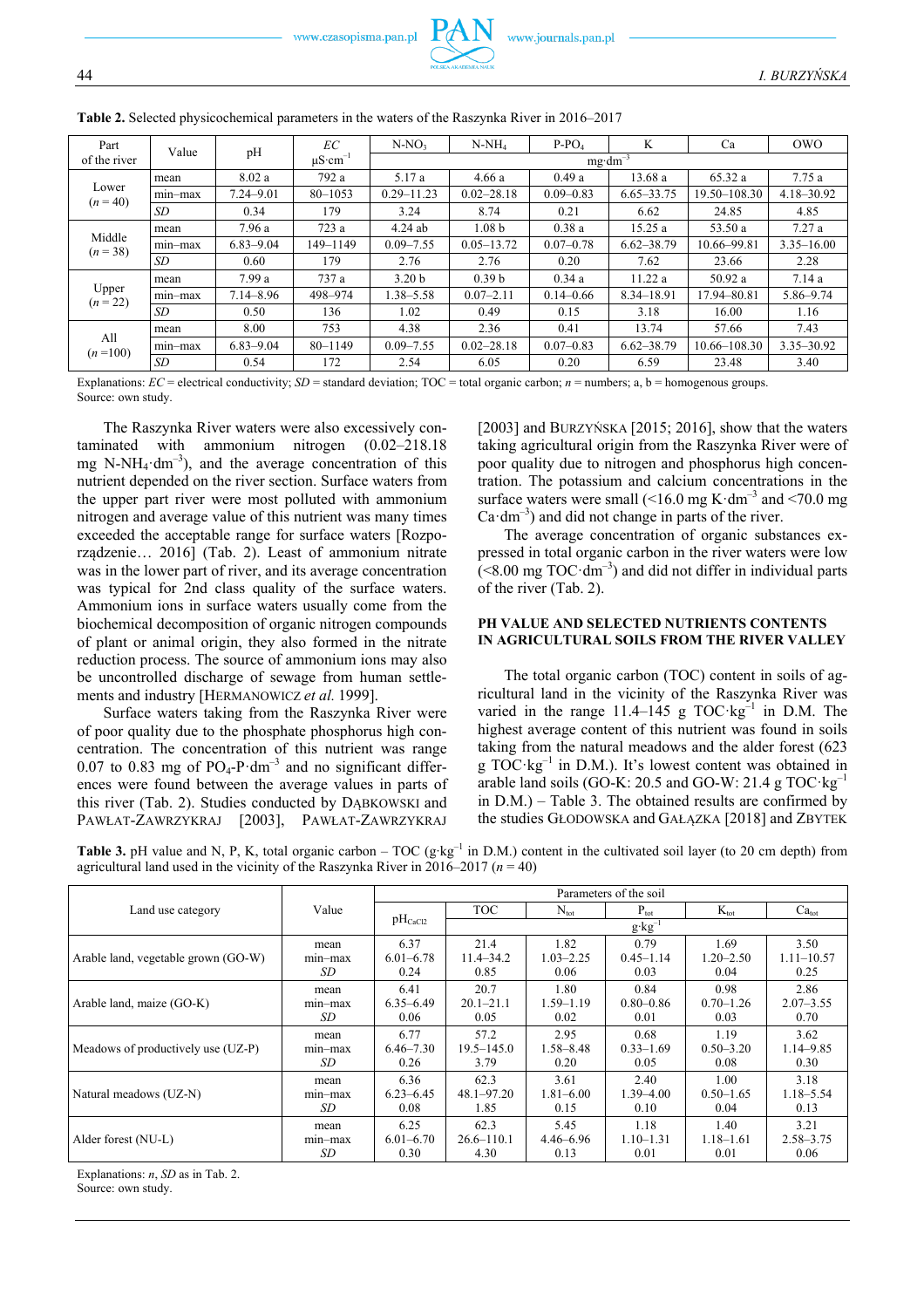www.czasopisma.pan.pl

and TALARCZYK [2012]. These authors showed that intensification of cultivation and fertilization, crops on arable lands, contributes to reducing crop residue and the soil organic matter (SOM) reduce the formation. These factors contribute to the reduction of the soil potential production and may lead to of the agricultural soils degradation.

Total nitrogen content in the soil layer up to 20 cm deep similar to TOC was varied in the range: 103–848 mg  $N_{\text{tot}}$   $kg^{-1}$  in D.M. on the agricultural land with diversified use. The smallest average content of this nutrient was found on the arable land (180 mg  $N_{\text{tot}}$ ·kg<sup>-1</sup> in D.M.) and highest value was obtained under alder forest (5.45 mg  $N_{\text{tot}}$  $kg^{-1}$  D.M.).

The content of soluble forms of nutrients in the cultivated soil layer was varied depending on the kind of nutrient, way of agricultural land use, and the term of soil sampling (Fig. 2). The soils of arable land had a much lower content of the easily soluble form of nitrogen than the grassland and alder forest (Fig. 2). The most fertile of nitrate nitrogen was the soil from the alder forest in (107.82 mg N-NO<sub>3</sub> $kg^{-1}$  D.M.) and meadows taking in the autumn (UZ-P; 89.95 and UZ-N; 80.53 mg N-NO<sub>3</sub>·kg<sup>-1</sup> D.M.). However, ammonium nitrogen content in soils was significantly higher in the autumn than in the spring. The obtained tendency may indicate of the decomposition processes of crop residues from arable fields (Fig. 2).

The factor influencing to release of P and N from soil and migration of these nutrients to the soil-water environment is the mineralization process of soil organic matter. The process of soil mineralization of organic matter is the main cause of excessive release of these components to the soil solution, and the factors determining its pace is the change of redox conditions caused by the use of especially agrotechnical measures favouring oxygenation of soil [SAPEK 2010].

Losses of soil nitrogen after harvesting crops may pose a greater threat to the deterioration of water quality in the autumn and winter period, mainly during atmospheric precipitation, because the  $NO<sub>3</sub><sup>-</sup>$  anion is not subject to exchangeable sorption in the soil and is easily leached by rainwaters [CIEĆKO *et al*. 1996; JADCZYSZYN *et al*. 2010; VOS, MACKERRON 2000].

The total phosphorus  $(P_{\text{tot}})$  content in the assessed soils from the Raszynka River valley occurred in a wide range of 0.33–4.00 mg  $P_{\text{tot}}$  kg<sup>-1</sup> D.M.). However, the most abundant in this nutrient was the soil taking from the natural meadow (2.40 mg  $P_{\text{tot}}$ · $kg^{-1}$  D.M.) and the alder forest (1.18 mg  $P_{\text{tot}}$ · kg<sup>-1</sup> D.M.) – Table 3.



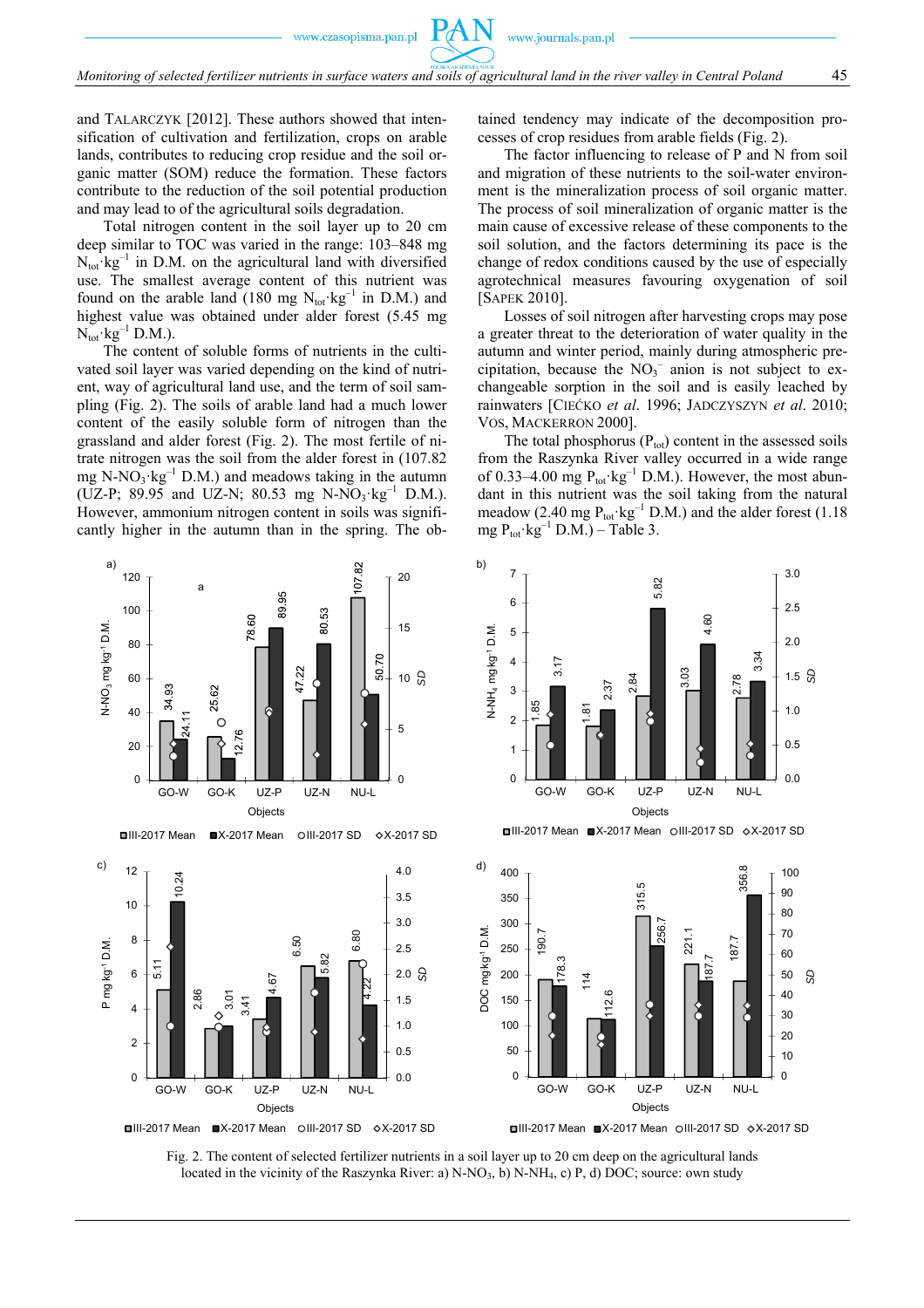The content of dissolved P forms was the highest in autumn after harvesting of ground vegetables from the arable land located in the river valley (GO-W: 10.24 mg  $P_{\text{tot}}$  kg<sup>-1</sup> D.M.). The smallest of this nutrient content in soil, regardless of the time of sampling, was recorded in tons soils under long-term of the maize cultivation (GO-K: 2.86 mg  $P_{\text{tot}}$ ·kg<sup>-1</sup> D.M.) – Figure 2. Small contents of some nutrients in the soil under maize cultivation may indicate a significant of the soil depletion, because the maize is a plant with high nutritional needs.

The dissolved P content in soil from natural meadows and from alder forest were slightly larger in spring (<7.00 mg  $P$ ·kg<sup>-1</sup> in D.M.) than in autumn (<5.00 mg  $P$ ·kg<sup>-1</sup> in  $D.M.$ ) – Figure 2.

Phosphates are compounds which are strongly connected by soil colloids because insoluble salts are formed during the reaction between phosphorus soluble from phosphate fertilizers and aluminum, iron and calcium ions. These salts considerably limit the availability of phosphorus for plants (phosphorus backflow) [FOTYMA *et al.* 1987; GŁODOWSKA, GAŁĄZKA 2018].

Dissolved phosphorus in the soil solution is accumulated in the largest amount in the top soil and may to migrate with the surface runoff and increase the risk of the surface water eutrophication. Even a small concentration of this component in the waters is considered dangerous for water quality [GORLACH, GAMBUŚ 1997; HOODA *et al.* 1999].

Similar studies on the land use methods of  $N_{\text{tot}}$ ,  $P_{\text{tot}}$ ,  $BZT<sub>5</sub>$  concentrations in the surface waters, in Asia (Korea) were run by LEE *et al.* [2009]. These authors showed that the relationship between the studied parameters is influenced by crop types, irrigation and drainage systems and environmental conditions, i.e. precipitation, soil type and temperature.

In addition, it has been shown that the probability of deterioration of surface water quality is higher when there is a large diversity of land use in the catchment.

Most of the risks of surface water pollution in Poland are related to the structure of agricultural land use, and in particular the significant predominance of arable land (60%) over grassland. The trend obtained is the largest indicator in the EU [JANKOWSKA-HUFLEJT 2006; ZBIER-SKA (ed.) 2002].

Is estimated that permanent grassland in Poland accounts for only 21% of agricultural lands and 13% of the entire country [JANKOWSKA-HUFLEJT 2006]. According to RYSZKOWSKI *et al.* [2003], a strip of meadows with a width of 8 to 10 m can remove 64 to 97% (on average 90%) of nitrates permeating the root system into waters. The excess of nitrates probably accumulates in the form of organic nitrogen in the root zone and is therefore not leached out constituting a geochemical barrier. In order to limit the risk of contamination of surface water with fertilizer components in agricultural catchments, and especially in river valleys, monitoring of the contamination of the cultivated soil and water layer should be carried out.

#### **CONCLUSIONS**

1. The Raszynka River waters were of low quality due to the high concentration of nitrogen, phosphorus and electrical conductivity (*EC*). The most polluted of surface waters of the lower section of the river located in the vicinity of arable land and agricultural built-up areas, and the least water from the upper part of the river in the vicinity of the natural meadows.

2. The soluble forms of nutrients content in the cultivated soil layer were varied and depending on the kind of nutrient, way of agricultural land use, and the term of soil sampling.

3. The total organic carbon content in the soils of agricultural land in the vicinity of the Raszynka River varied  $(11.4-145 \text{ g } \text{TOC} \cdot \text{kg}^{-1})$ . Much more abundant of TOC and total dissolved forms of N and P were the meadow soil, especially of natural meadows (UZ-N) and from the alder forest than from the arable land, especially under growing maize (GO-K).

4. The organic matter content in the meadow soils stabilized of dissolved N and P forms release and constituted a geochemical barrier limiting the pollution of the lower part of the river.

5. The nitrogen and phosphorus content in the soils from the arable land was small, except for fields after autumn harvest of the ground vegetables. However, the concentration of these nutrients in the river's waters frequently exceeded the acceptable concentration range for the surface waters.

6. Dissolved P forms content in the soil was the highest in autumn on arable lands after harvesting of vegetables (GO-W: 10.24 mg  $P_{tot}$ ·kg<sup>-1</sup> in D.M.). This nutrient may migrate with the surface runoff and to increase the risk of surface water eutrophication.

7. In order to limit the effects of uncontrolled spreading of nutrients to the environment, periodic monitoring of the cultivated soil layer and surface water in river valleys in agricultural areas should be carried out.

#### **REFERENCES**

- BURZYNSKA I. 2015. Zmiany stężeń fosforanów w wodach rolniczej zlewni rzeki Raszynki [The dynamic of phosphate concentration in surface waters of agricultural catchment area Raszynka River]. Polish Journal of Agronomy. No. 23 p. 24– 30.
- BURZYŃSKA I. 2016. Ocena wybranych wskaźników fizykochemicznych w wodach rzeki Raszynki [Evaluation on selected physical and chemical indicators in Raszynka River]. Woda-Środowisko-Obszary Wiejskie. T. 16. Z. 3(55) p. 23–34.
- CIEĆKO Z., WYSZKOWSKI M., SZAGAŁA J. 1996. Efekt 4-letniego nawożenia mineralnego azotem na zawartość N-NO<sub>3</sub> i N-NH<sub>4</sub> w glebie [The effect of 4-year use of mineral nitrogen fertilizers on the content of  $NO_3-N$  and  $NH_4-N$  in soils]. Zeszyty Problemowe Postępów Nauk Rolniczych. Z. 440 p. 27–33.
- CZARNECKA B. (ed.) 2005. Atlas podziału hydrograficznego Polski. Cz. 2. Zestawienia zlewni [Atlas of the hydrological division of Poland. Vol. 2. Catchment list]. Warszawa. IMGW. Ser. Atlas. ISBN 8388897667 pp. 562.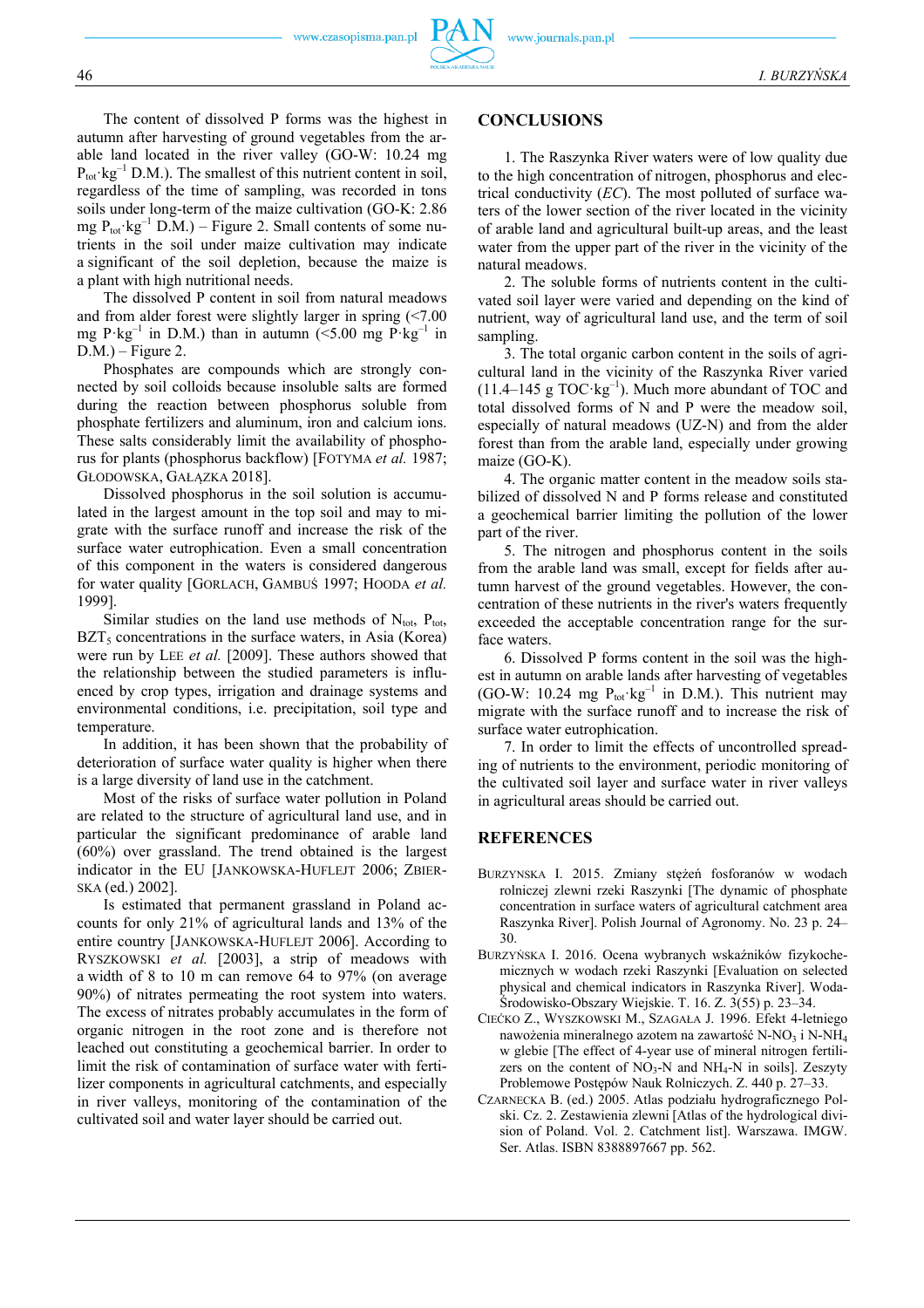www.czasopisma.pan.pl

- DODDS W.Z. 2007. Trophic state, eutrophication and nutrient criteria in streams. Trends in Ecology and Evolution. Vol. 22 p. 669–676.
- HERMANOWICZ W., DOJLIDO J., DOŻAŃSKA W., KOZIOROWSKI B., ZERBE J. 1999. Fizyczno-chemiczne badanie wody i ścieków [Physico-chemical study of the water and wastewater]. Warszawa. Arkady. ISBN 83-213-4067-9 pp. 558.
- DĄBKOWSKI SZ.L., PAWŁAT-ZAWRZYKRAJ A. 2003. Jakość wód Raszynki i jej dopływów [Water quality of the Raszynka River and its tributaries]. Woda-Środowisko-Obszary Wiejskie. T. 3. Z. specj. 6 p. 111–123.
- FOTYMA M., MERCIK S., FABER A. 1987. Chemiczne podstawy żyzności gleb i nawożenia [Chemical basis for soil fertility and fertilization]. Warszawa. PWRiL. ISBN 83-09-00262-9 pp. 319.
- GAŁCZYŃSKA M., BUŚKO M. 2016. Stan zbiorników wodnych w Polsce oraz potencjalne i stosowane metody ich ochrony i rekultywacji [The state of water reservoirs in Poland and potential and used methods fot their protection and recultivation]. Wiadomości Melioracyjne i Łąkarskie. Nr 3 p. 140– 143.
- GARG J., GARG H.K. 2002. Nutrient loading and its consequences in a lake ecosystem. Tropical Ecology. No. 43 p. 355–358.
- GŁODOWSKA M., GAŁĄZKA A. 2018. Intensyfikacja rolnictwa a środowisko naturalne [Unsustainable agriculture and its environmental consequences]. Zeszyty Problemowe Postępów Nauk Rolniczych. Z. 592 p. 3–13.
- GORLACH E., GAMBUŚ F. 1997. Nawozy fosforowe i wieloskładnikowe jako źródło zanieczyszczenia gleby metalami ciężkimi. [Phosphate and multi-ingredient fertilizers as a source of soil contamination with heavy metals]. Zeszyty Problemowe Postępów Nauk Rolniczych. Z. 448 p. 139–146.
- HOODA P.S., MOYNAGH M., SVOBODA I.F., EDWARDS A.C., ANDERSON H.A., SYM G. 1999. Phosphorus loss in drain flow from intensively managed grass-land soils. Journal of Environmental Quality. No. 28 p. 1235–1242.
- IGRAS J., PASTUSZAK M. (ed.) 2009. Udział polskiego rolnictwa w emisji związków azotu i fosforu do Bałtyku [Contribution of Polish agriculture to emission of nitrogen and phosphorus compounds to the Baltic Sea]. Puławy. IUNG-PIB pp. 416.
- JADCZYSZYN T., PIETRUCH C., LIPIŃSKI W. 2010. Monitoring zawartości azotu mineralnego w glebach Polski w latach 2007–2009 [The monitoring of mineral nitrogen content in Polish soils in 2007–2010]. Nawozy i Nawożenie. Nr 38 p. 84–110.
- JANKOWSKA-HUFLEJT H. 2006. The function of permanent grasslands in water resources protection. Journal of Water and Land Development. No. 10 p. 55–65. DOI 10.2478/ v10025- 007-0005-7.
- JEPPESEN E., MOSS B., BENNION H., CARVALHO L., DEMEESTER L., FEUCHTMAYR H., FRIBERG N., GESSNER M.O., HEFTING M., LAURIDSEN T.L., LIBORIUSSEN L., MALMQUIST H.J., MAY L., MEERHOFF M., OLAFSSON J.S., SOONS M.B., VERHOEVEN J.T.A. 2010. Interaction of climate change and eutropication. In: Climate change impacts on freshwater ecosystems: Direct effects and interactions with other stresses. Eds. M. Kernan, B. Moss, R. Battarbee. Blackwell Publishing Ltd. p. 119–151.
- LEE S.-W., HWANG S.-J., LEE S.-B., HWANG H.-S., SUNG H.-CH. 2009. Landscape ecological approach to the relationships of land use patterns in watersheds to water quality characteristics. Landscape and Urban Planning. Vol. 92 p. 80–89. DOI 10.1016/j.landurbplan.2009.02.008.
- LIU Y., VILLALBA G., AYRES R.U., SCHRODER H., 2008. Global phosphorus flows and environmental impacts from a consumption perspective. Journal of Industrial Ecology. Vol. 12. Iss. 2 p. 229–247.
- MARCINEK J., KOMISAREK J. (ed.) 2011. Systematyka gleb Polski [Systematics of Polish soils]. Roczniki Gleboznawcze. T. 62. Nr 3 pp. 171.
- MOOIJ W.M., HÜLSMANN S., DE SENERPONT DOMIS L.N., NOLET B.A., BODELIER P.L.E., BOERS P.C.M., DIONISIO PIRES L.M., GONS H.J., IBELINGS B.W., NOORDHUIS R., PORTIELJE R., WOLFSTEIN K., LAMMENS E.H.R.R. 2005. The impact of climate change on lakes in the Netherlands: A review. Aquatic Ecology. No. 39 p. 381–400. DOI 10.1007/s10452- 005-9008-0.
- PAWŁAT-ZAWRZYKRAJ A. 2003. Inwentaryzacja i waloryzacja przyrodniczo-krajobrazowa górnego biegu rzeki Raszynka [Ecological and landscape inventory and evaluation of the upper course of the Raszynka River]. Woda-Środowisko-Obszary Wiejskie. T. 3. Z. specj. 6 p. 97–110.
- PB/31/02/2014 Procedura badawcza. Mineralizacja próbek gleby w ciekłej fazie z zastosowaniem stężonych kwasów mineralnych [Research procedure. Mineralisation of soil samples in a liquid phase using of concentrated mineral acids].
- PB/31/03/2014. Oznaczanie całkowitego azotu w glebie za pomocą zmodyfikowanej metody Kiejdahl [Determination of total nitrogen in soil according to the modified Kjeldahl method] pp. 3.
- PN-EN 1484:1999. Analiza wody. Wytyczne oznaczania ogólnego węgla organicznego (OWO) i rozpuszczonego węgla organicznego (RWO) [Water analysis. Guidelines for determination of total organic carbon (TOC) and dissolved organic carbon].
- PN-EN 13652:2002. Środki poprawiające glebę i podłoża uprawowe. Ekstrakcja składników pokarmowych i pierwiastków rozpuszczalnych w wodzie [Soil improvers and growing media. Extraction of water soluble nutrients and elements].
- PN-EN 25667-2:1999. Jakość wody. Pobieranie próbek. Wytyczne dotyczące technik pobierania próbek [Water quality. Sampling. Guidance on sampling technique].
- PN-EN 27888:1999. Jakość wody. Oznaczanie przewodności elektrycznej [Water quality. Determination of electrical conductivity].
- PN-EN ISO 6878:2006. Jakość wody. Oznaczanie fosforu. Metoda spektrofotometryczna z molibdenianem amonu [Water quality. Determination of phosphorus. Ammonium molybdene spectrometric metod].
- PN-EN ISO 10390:1997. Jakość gleby. Oznaczanie pH [Soil quality. Determination pH].
- PN-EN ISO 10523:2012 Jakość wody. Oznaczanie pH [Water quality. Determination pH].
- PN-EN ISO 13395:2001. Jakość wody. Oznaczanie azotu azotynowego i azotanowego oraz ich sumy metodą analizy przepływowej (CFA i FIA) z detekcją spektrofotometryczną [Water quality. Determination of nitrite nitrogen and nitrate nitrogen and the sum of both by flow analysis (CFA and FIA) and spectrometric detection].
- PN-ISO 9964-2:/Ak:1997 Jakość wody. Oznaczanie potasu w ściekach metodą atomowej spektrometrii atomowej [Water quality. Determination of potassium in waste by atomic absorption spectrometry].
- PRIJONO S.M., IDIYANINGRUM R.N., AFRIESA S. 2015. Infiltration and evaporation rate in different landscape in the Bango Watershed. Malang District. Indonesia. International Journal of Agriculture and Research. Vol. 3. Iss. 4 p. 1061–1067.
- Rozporządzenie Ministra Środowiska z dnia 21 lipca 2016 w sprawie sposobu klasyfikacji stanu jednolitego części wód powierzchniowych oraz środowiskowych norm jakości dla substancji priorytetowych [Ordinance of the Environmental Minister of July 21, 2016 on the method of classification the state a uniform the surface water and environmental quality standards for priority substances]. Dz. U. RP. 2016 poz. 1187.